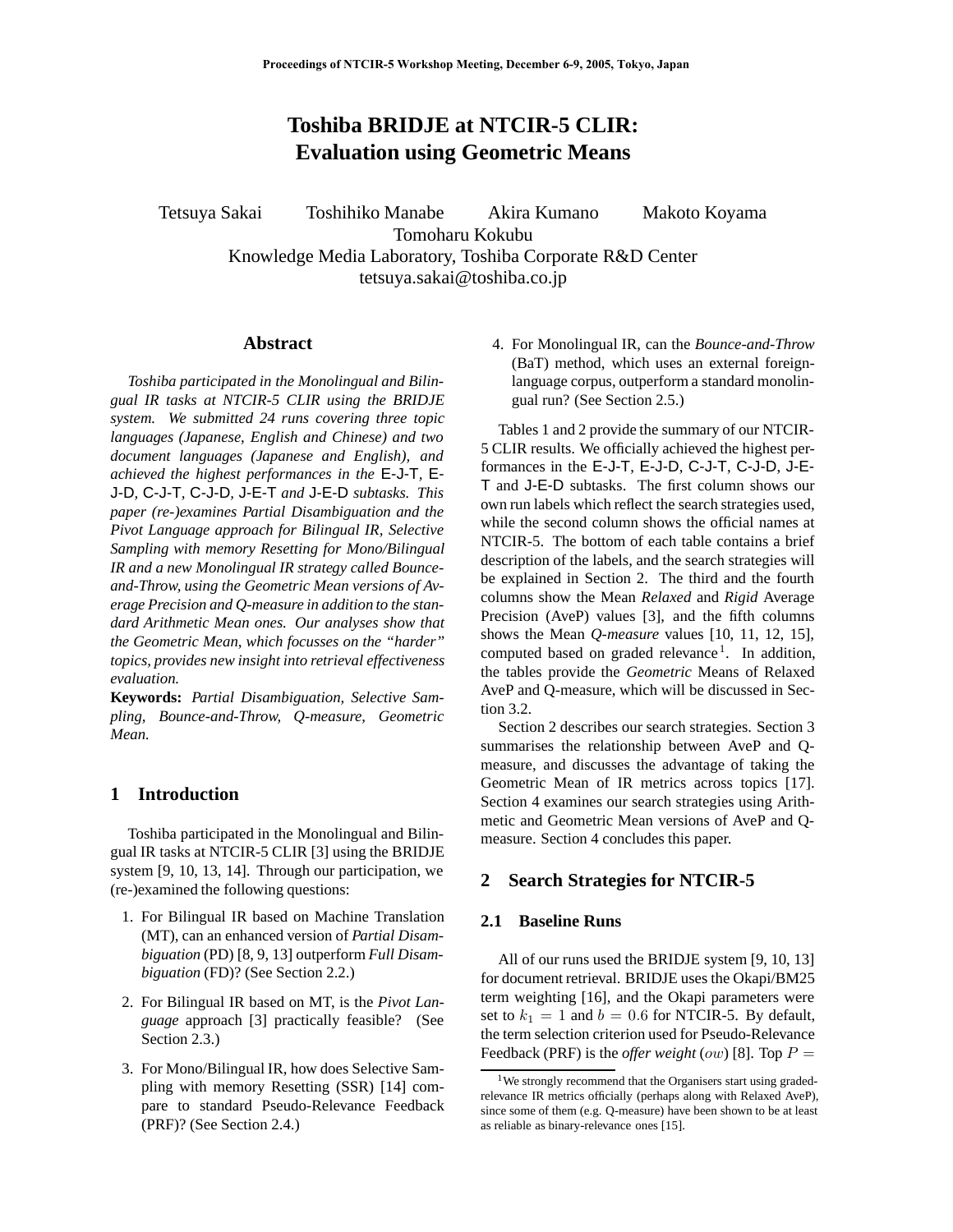20 documents in the initial ranked output were used to extract  $T = 30$  additional terms for NTCIR-5.

Our Bilingual IR runs used Toshiba Machine Translation (MT) systems for search request translation. BRIDJE uses English-Japanese (EJ) and Japanese-English (JE) MT as its components for Bilingual IR, and can perform *Partial Disambiguation* (PD) as well as *Full Disambiguation* (FD), i.e. the use of MT as a black box for search request translation. We will describe PD in Section 2.2.

We used two additional MT systems for search request translation: The Chinese-Japanese (CJ) system developed at Toshiba Knowledge Media Laboratory and the English-Chinese (EC) system developed at Toshiba China. These systems support FD only.

# **2.2 Partial Disambiguation for Bilingual IR**

Partial Disambiguation (PD) was introduced in the post-submission experiments at NTCIR-3 CLIR [8]. While Full Disambiguation (FD) can only obtain one target-language term from each source-language term, PD preserves alternative translations that remain after the *semantic analysis* disambiguation stage in MT. At the retrieval stage, the target-language terms for each source-language term are treated as a set of synonyms, as in *Pirkola's method* [6].

The average superiority of PD over FD was consistent across different test collections [9, 13]. However, the differences were generally not statistically significant due to the noise introduced by the alternative translations. For NTCIR-5, we therefore used only up to two translation candidates for each source-language term. Moreover, because we currently have no way of assigning priorities within each synonym set, each PD run was actually generated by merging two component runs, one using the FD query and the other using the PD query, by simply taking the average of document scores. This in effect emphasises the first translation candidates in comparison to the second ones.

#### **2.3 Using a Pivot for Bilingual IR**

The pivot language approach for MT-based Bilingual IR is attractive because, if it works, we will not have to build an MT system for every language pair for the purpose of Bilingual IR. As mentioned earlier, we have EJ and JE MT which support both PD and FD, plus CJ and EC MT which support FD only. Given this constraint, we generated two sets of pivot language runs: CJE (i.e. using Japanese as a pivot language for Chinese-English IR) and ECJ (i.e. using Chinese as a pivot language for English-Japanese IR).

The CJE approach was used officially as we did not have a direct Chinese-English MT system. For the second-stage MT (i.e. JE MT), we tried both PD and

FD. Thus, note that CJE-T-PD-PRF and CJE-D-PD-PRF in Table 2 used PD at the JE MT stage but not at the CJ MT stage.

The ECJ approach was not used officially because EJ runs clearly outperformed ECJ runs in our preliminary experiments with the NTCIR-4 data.

# **2.4 Selective Sampling with Memory Resetting**

The original Selective Sampling (SS) method was proposed at NTCIR-4  $[10]$  <sup>2</sup>. The idea of SS is to select a variety of document samples from the initial ranked output instead of just scooping the top  $P$  documents. A set of consecutive documents in the initial list is regarded as a "cluster" if the documents contain the same set of query terms. SS tries to collect documents from different "clusters", thereby skipping some documents at the top of the initial list. (SS does not actually perform document clustering and is therefore computationally inexpensive.)

In [14], we observed that SS may skip too many documents if there is a very large cluster at the top of the initial list, and proposed a new method called Selective Sampling with memory Resetting (SSR). When SSR encounters a very large cluster, it takes some documents, skips some documents, and then starts taking some documents again. We showed that SSR outperforms standard PRF at least as often as PRF outperforms SSR, and therefore that "taking the top  $P$ " is not always the best strategy, although the two methods are comparable in terms of average performance.

We repeated the SSR experiments at NTCIR-5. The SSR parameters, namely, the minimum/maximum number of pseudo-relevant documents required (P*min*/P*max*) and the maximum number of documents examined (P*scope*) were set to  $P_{min} = 10$ ,  $P_{max} = 20$  and  $P_{scope} = 50$  [14]. As with PRF, we used  $T = 30$  expansion terms.

## **2.5 Bounce-and-Throw for Monolingual IR**

*Bounce-and-Throw* (BaT) is a new method we tried for enhancing monolingual IR effectiveness.

Previous work (e.g. [1, 5, 7]) sugguests that *data fusion* (i.e. merging several ranked document lists) is worthwhile, provided that the component runs are substantially different from each other. For example, Kwok *et al.* [5] recently proposed a successful data fusion approach that probes the Web for obtaining alternative queries.

We also decided to explore the use of an alternative query for data fusion, but did not want to rely on an external search engine. Moreover, since we *knew* that

<sup>&</sup>lt;sup>2</sup>Unfortunately, the effect of SS was overestimated in [10], as a result of underestimating a standard PRF run. The correct results with the NTCIR-4 data can be found in [14].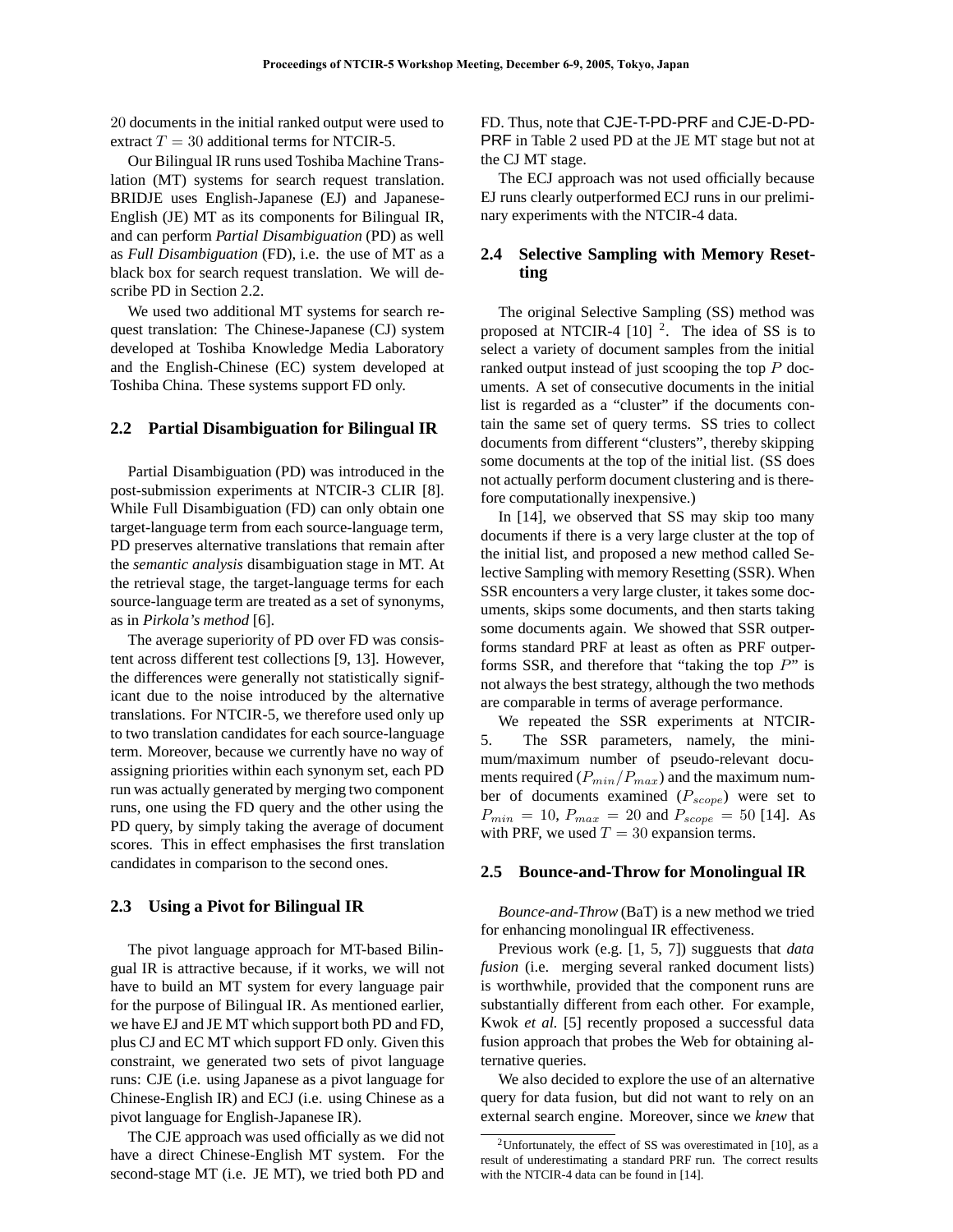we were searching a collection of newspaper articles from 2000-2001, we thought that an external collection of newspaper articles from the same period might be more useful than the whole Web. More specifically, we addressed the following question: *When performing monolingual IR with newspaper articles from a particular period, could a foreign-language collection of newspaper articles from the same period be of any use for obtaining an effective alternative query?*

BaT for Japanese IR simply works as follows:

- 1. Using an external *English* corpus as the temporary target, perform JE IR (with PRF).
- 2. Translate the top 10 retrieved documents by EJ MT, and extract 30 Japanese terms from them by using  $tf * idf$  for term selection.  $tf$  is the total number of occurrences in the top 10 traslated documents and idf is the inverse document frequency based on the final target collection.
- 3. Use the 30 terms as an "alternative query" and search the target Japanese collection (with PRF).
- 4. Merge the ranked list (the "BaT" component) with a standard Japanese monolingual PRF run (a "direct throw").

BaT for English IR works similarly using an external Japanese corpus.

We use the following standard method for obtaining the combined document score:

$$
SCORE_{BaT} = \alpha * nscore_{direct} + (1 - \alpha) * nscore_{BaT}
$$

$$
(1)
$$

where  $\alpha (\leq 1)$  is a parameter (set to 0.8 for NTCIR-5) and nscore represents a normalised component document score. The normalisation is achieved as follows:

$$
nscore = (score - score_{min})/(score_{max} - score_{min})
$$
  
(2)

where score, score*min* and score*max* are the original/minimum/maximum document scores in the component run, respectively.

For Japanese IR, we used the NTCIR-5 Korea Times, Yomiuri and Mainichi English data as the external collection. For English IR, we used the NTCIR-5 Yomiuri and Mainichi Japanese data.

BaT differs from *Collection Enrichment* [4] and *parallel pseudo-relevance feedback* [8] in that it uses an external *foreign-language* collection. Thus, in addition to the *enrichment effect*, we hoped that the "bounce" (i.e. two-way MT described in Steps 1 and 2 above) may introduce a *query rephrasing effect*.

## **3 Metrics**

#### **3.1 AveP and Q-measure**

Let R denote the number of relevant documents for a topic, and let  $count(r)$  denote the number of relevant documents within top r of the ranked output. *Precision at Rank r* is given by  $P(r) = count(r)/r$ . Let  $isrel(r)$  denote a flag, such that  $isrel(r)=1$  if the document at Rank r is relevant and  $isrel(r)=0$  otherwise. AveP can be expressed as:

$$
AveP = \frac{1}{R} \sum_{1 \le r \le L} isrel(r)P(r) \tag{3}
$$

where  $L$  is the ranked output size.

Let X denote a relevance level, and let  $\operatorname{gain}(X)$ denote the *gain value* for successfully retrieving an X-relevant document. As  $X \in \{S, A, B\}$  for NT-CIR CLIR, we use  $gain(S)=3$ ,  $gain(A)=2$ and  $gain(B)=1$  by default. The *gain at Rank* r is defined as  $g(r) = gain(X)$  if the document at Rank r is X-relevant and  $g(r)=0$  if it is nonrelevant. The *cumulative gain* [2] at Rank r is defined as  $cg(r) = \sum_{1 \leq i \leq r} g(i)$ . In particular, let  $g_I(r)$  and  $ca_I(r)$  represent the (cumulative) gain at Bank *r* for  $cg_I(r)$  represent the (cumulative) gain at Rank r for an *ideal* ranked output, which exhaustively lists up all S,A,B-relevant documents in this order (in the case of NTCIR CLIR). Then, Q-measure [11, 12, 15] can be expressed as:

$$
Q\text{-}measure = \frac{1}{R} \sum_{1 \le r \le L} isrel(r) BR(r) \tag{4}
$$

where

$$
BR(r) = \frac{cg(r) + count(r)}{cg_I(r) + r}.
$$
 (5)

Q-measure has the following properties:

- $Q$ -measure  $= 1$  if and only if the system output is an ideal one.
- In a binary relevance environment,  $Q$ -measure =  $AveP$  holds if and only if there is no relevant document below Rank R, while  $Q$ -measure >  $AveP$  holds if and only if there is at least one relevant document below Rank R.

Moreover, Q-measure is at least as stable and sensitive as other graded relevance metrics such as *normalised discounted cumulative gain* [2], and is more highly correlated with AveP than these alternatives [15].

#### **3.2 Geometric Mean**

At the TREC 2004 Robust Retrieval track [17], the *Geometric* Mean of AveP was used to focus on the "hard" topics, i.e. those with very low effectiveness. Geometric Mean is suitable for system optimisation for guaranteeing a minimal level of retrieval quality for any query input. (For example, the Arithmetic Mean of 2 and 50 is 26, while the Geometric Mean is 10.) This is very important for a practical IR system, so we apply Geometric Mean to Q-measure as well.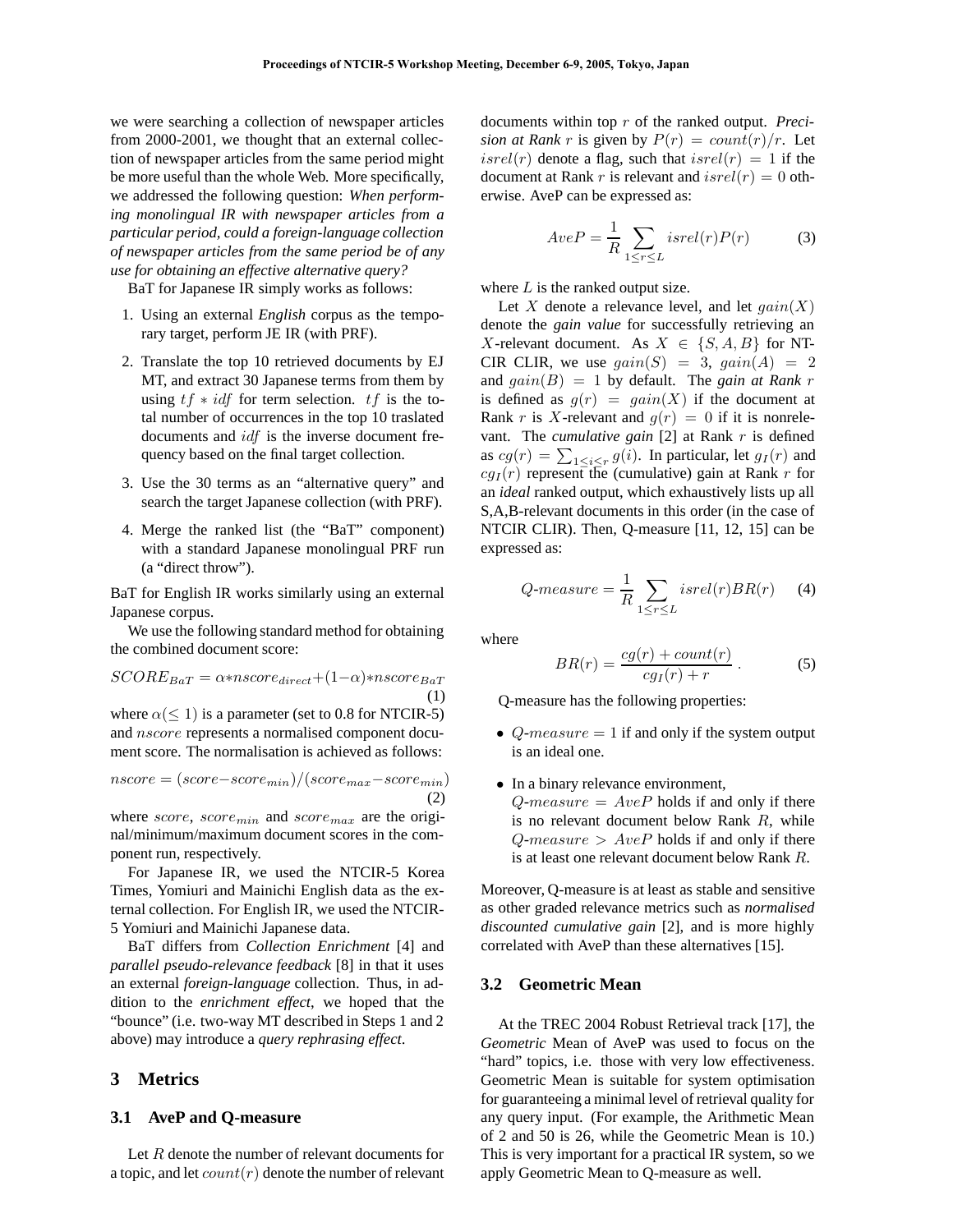

**Figure 1. Arithmetic vs Geometric Means (EJ-T).**



**Figure 2. Arithmetic vs Geometric Means (EJ-D).**

Let N be the total number of topics, and let  $m_i$  denote the value of a metric for the  $i$ -th topic (with four significant figures). Then the actual algorithm for obtaining the Geometric Mean  $(GM)$  is as follows [17]:

$$
GM = \exp\left(\frac{\sum_{1 \le i \le N} \log(m_i + 0.00001)}{N}\right) - 0.00001.
$$
\n(6)

The next section shows that Geometric Means provides new insight into IR evaluation.

# **4 Discussions**

#### **4.1 Partial Disambiguation**

Table 1(c) and (d), partially visualised in Figures 1 and 2, show that PD was quite successful for the EJ subtasks: it achieved the highest mean performance in terms of *all* metrics. Although the differences between PD and FD are not statistically significant, the graphs indicate that the performance differences are greater in terms of Geometric Mean than in terms of Arithmetic Mean, suggesting that PD reduces the number of



**Figure 3. Per-topic analysis:** EJ-D-FD-PRF **vs** EJ-D-PD-PRF **(Q-measure).**

poor performers. In particular, Table 1(d) and Figure 2 are interesting: even though both EJ-D-FD-PRF and EJ-D-PD-PRF are both significantly better than EJ-D-FD-noPRF in terms of Rigid/Relaxed AveP and Qmeasure, EJ-D-FD-PRF does *not* outperform EJ-D-FD-noPRF in terms of Geometric Means. That is, according to Geometric Means, EJ-D-PD-PRF is the only successful EJ-D run with query expansion. (This is not a contradiction: the sign test examines whether the medians of two unknown distributions representing the performances of two runs are different. Even if the median of system  $x$  is smaller than that of system  $y, x$  may outperform  $y$  in terms of geometric means. Similarly, Geometric Means may disagree with *parametric* significance tests as well.) Thus, the Geometric Means uncover the well-known disadvantage of standard PRF: it hurts around one-third of the topics to improve the average performance [14]. Furthermore, it can be observed that the negative effect of EJ-D-FD-PRF (compared to EJ-D-FD-noPRF) is clearer in terms of Geometric Mean *Q-measure* than in terms of Geometric Mean *Relaxed AveP*. This suggests that PRF often lowers the ranks of highly relevant documents, while perhaps raising the ranks of partially relevant ones.

Per-topic analysis reveals that the four worst Qmeasure values for EJ-D-FD-PRF are 0.0000, 0.0000, 0.0015 and 0.0022, while those for EJ-D-PD-PRF are 0.0000, 0.0007, 0.0035 and 0.0131, which are slightly better. This explains why the Geometric Mean Qmeasure of EJ-D-FD-PRF is low. Compared to EJ-D-FD-noPRF, both EJ-D-FD-PRF and EJ-D-PD-PRF improve 34 topics but hurt 13 topics. EJ-D-PD-PRF outperforms EJ-D-FD-PRF for 27 topics, while the opposite is true for 19 topics. Figure 3 shows the Q-measure values of EJ-D-FD-noPRF, EJ-D-FD-PRF and EJ-D-PD-PRF per topic.

Table 2(c) and (d) show that PD was generally successful for the JE subtasks as well, except that the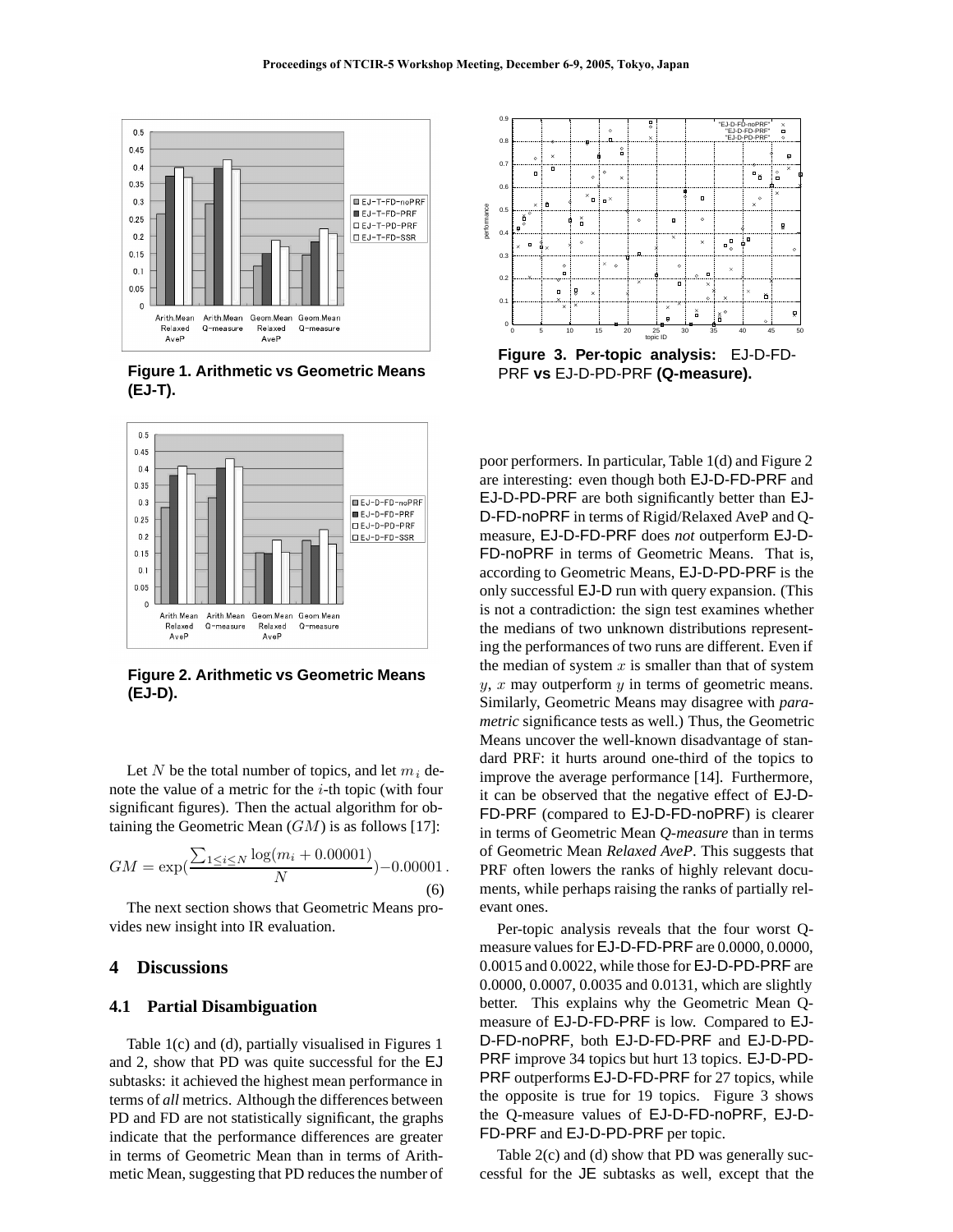Geometric Means of JE-D-PD-PRF are not as high as those of JE-D-FD-PRF. Again, this is because Geometric Means highlight the very worst topics. Note also that our JE-T runs are almost as effective as our EE-T runs. The main reason is that JE MT was extremely successful (and more successful than EJ MT) for the NTCIR-5 CLIR test collection. A similar trend was observed at NTCIR-4 CLIR as well [10].

Table 2(e) and (f) show that PD (used in the JE MT step only) was also successful for the CJE subtasks. In particular, CJE-D-PD-PRF outperforms CJE-D-FD-PRF substantially: the differences are statistically significant in terms of Rigid/Relaxed AveP and Qmeasure. In terms of Q-measure, CJE-D-PD-PRF outperforms CJE-D-FD-PRF for 32 topics, while the opposite is true for only 17 topics. Thus, PD seems to work well with the pivot language approach.

In summary, PD is more robust than FD.

#### **4.2 Pivot Language Runs**

A quick comparison of the Arithmetic Mean values of the ECJ runs with those of direct EJ runs in Table 1(c) and (d) seems to suggest that the simple approach of using two MT systems with Chinese as a pivot language is feasible: For example, in terms of Qmeasure, ECJ-D-FD-PRF is  $0.3301/0.4004 = 82\%$ of EJ-D-FD-PRF and  $0.3301/0.4771 = 69\%$  of JJ-D-PRF, which is not discouraging. However, the Geometric Means provide a more pessimistic view: all the ECJ runs are below 0.1, revealing that the simple tandem of two MT systems fails completely for many topics. Per-topic analysis shows that many important named entities in the original English topics were lost during the EC MT phase.

The CJE runs shown in Table 2(e) and (f) look somewhat better. For example, the Geometric Mean Q-measure of CJE-D-PD-PRF is 0.2158. Moreover, it can be observed that, while the query expansion runs in Table 2(e) look comparable to those in (f) in terms of Arithmetic Means, they are much less effective in terms of Geometric Means. Thus, query expansion was not so successful with the CJE TITLE queries. One cause of this can be found in the performance values of the *initial* runs in Table 2(e) and (f): CJE-T-FD-noPRF outperforms CJE-D-noPRF in terms of Arithmetic Means, but the opposite is true in terms of Geometric Means. This means that there are extremely bad initial CJE TITLE queries, which PRF probably failed to imrove. This example also demonstrates that Geometric Means is useful for looking at results from a different angle.

#### **4.3 Selective Sampling**

Our SSR results are generally consistent with our previous results reported in [14]: SSR and PRF are

comparable on average, but SSR outperforms PRF for about one-half of the topics. Thus, using the top P documents for query expansion is not always the best strategy. More specifically, EJ-T-FD-SSR outperforms EJ-T-FD-PRF for 19 topics in terms of Qmeasure, while the opposite is true for 12 topics. Compared to EJ-T-FD-noPRF, EJ-T-FD-PRF improves 37 topics but hurts 10 topics; EJ-T-FD-SSR improves 39 topics but hurts 8 topics.

We now re-examine Figure 1. Interestingly, while EJ-T-FD-PRF slightly outperforms EJ-T-FD-SSR in terms of Arithmetic Means, the opposite is true in terms of Geometric Means. This is because SSR does slightly better with the hardest topics than PRF does. For example, the three worst per-topic Q-measure values for EJ-T-FD-PRF are 0.0000, 0.0003 and 0.0008, while those for EJ-T-FD-SSR are 0.0009, 0.0011 and 0.0015.

#### **4.4 Bounce-and-Throw**

Table 1(a) and (b) show that our Japanese monolingual BaT runs are only comparable to standard PRF. On the other hand, Table 2(a) and (b) show somewhat better results for the English case: The BaT runs are the best runs on average among the English monolingual runs in terms of all metrics, and EE-T-BaT significantly outperformsEE-T-PRF (and EE-T-SSR, though not explicitly indicated in the table) in terms of Rigid AveP. Even in terms of Q-measure, EE-T-BaT outperforms EE-T-PRF for 30 topics while the opposite is true for only 19 topics. In short, English BaT worked but Japanese BaT did not.

The above difference probably arose from the differences in the quantity and quality of external data used for BaT. That is, the Japanese external document set used for our English BaT run (Yomiuri and Mainichi: 858,400 documents) was probably more reliable and useful than the English external document set used for our Japanese BaT run (Korea Times, Yomiuri and Mainichi: only 60,426 documents). Another possible factor is the difference in the quality of MT: as was mentioned in Section 4.1, our JE MT is more accurate than our EJ MT at least for search request translation. Assuming that this holds for document translation as well, it is possible that our Japanese BaT suffered from noise introduced by EJ MT during the translation of the retrieved external documents.

Our current BaT method is simplistic and there is room for improvement. Nevertheless, it is good to know that an external foreign-language corpus can help improve the performance of monolingual IR.

## **5 Conclusions**

Through our participation at NTCIR-5 CLIR, we re-examined Partial Disambiguation for Bilingual IR,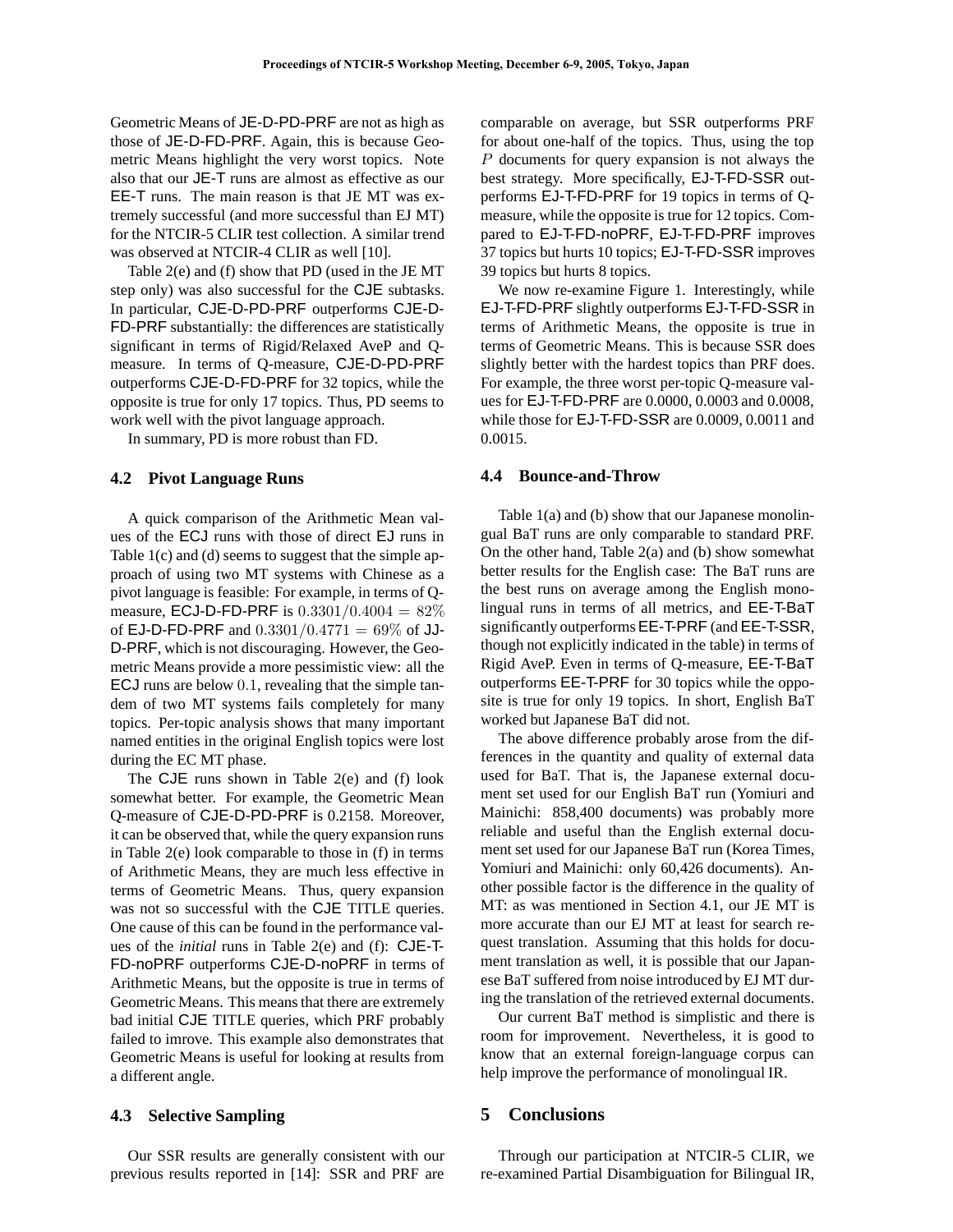the Pivot Language approach to Bilingual IR, Selective Sampling (with memory Resetting) for general IR, and the Bounce-and-Throw method for monolingual IR. We used Geometric Mean AveP and Q-measure along with the standard Arithmetic Means for evaluation, and demonstrated that Geometric Means provide new insight into IR evaluation by focussing on the "harder" topics. For example, we showed that PRF may hurt Geometric Mean values even if its effect is significantly positive in terms of a statistical test. We believe that Geometric Means are useful for building a practical IR system that never presents a disastrous output to the user. Our main findings are:

- Partial Disambiguation is generally more effective than Full Disambiguation (i.e. Black-Box MT). It seems to work well with the pivot language approach (CJE-D-PD-PRF significantly outperformed CJE-D-FD-PRF).
- A simple tandem of two MT systems for the pivot language approach is not good enough. The geometric means highlight this fact.
- Selective Sampling outperforms standard PRF as often as PRF outperforms Selective Sampling, and the two methods are comparable in terms of average performance. This is in agreement with the results reported in [14].
- Bounce-and-Throw for English monolingual IR, which used a Japanese external collection, was effective (EE-T-BaT significantly outperformed EE-T-PRF). Thus the use of an external foreignlanguage corpus for monolingual IR deserves further studies.

### **Acknowledgment**

We thank Tatsuya Izuha for his help with Chinese-Japanese MT, and Zhu Jiang, Li Guo Ha and Wan Haifeng of Toshiba China for providing the English-Chinese MT output for the topics.

# **References**

- [1] Croft, W. B.: Combining Approaches to Information Retrieval, *Advances in Information Retrieval - Recent Research from the Center for Intelligent Information Retrieval* (Croft, W. B. (ed.)), Kluwer Academic Publishers, pp.1-36, 2000.
- [2] Kekäläinen, J.: Binary and Graded Relevance in IR evaluations - Comparison of the Effects on Ranking of IR Systems, *Information Processing and Management*, Vol. 41, pp.1019-1033, 2005.
- [3] Kishida, K. *et al.*: Overview of CLIR Task at the Fifth NTCIR Workshop, *NTCIR-5 Proceedings*, to appear, 2005.
- [4] Kwok, K. L., Grunfeld, L., Dinstl, N. and Chan, M.: TREC-9 Cross Language, Web and Question-Answering Track Experiments using PIRCS, *TREC-9 Proceedings*, 2001.
- [5] Kwok, K. L., Grunfeld, L., Sun, H. L. and Deng. P.: TREC2004 Robust Track Experiments using PIRCS, *TREC 2004 Proceedings*, 2004.
- [6] Pirkola, A.: The Effects of Query Structure and Dictionary Setups in Dictionary-Based Cross-Language Information Retrieval, *ACM SIGIR '98 Proceedings*, pp.55-63 (1998).
- [7] Sakai, T.: Combining the Ranked Output from Fulltext and Summary Indexes, ACM SIGIR 2001 Workshop on Text Summarization, pp.27-34, 2001.
- [8] Sakai, T., Koyama, M., Suzuki, M. and Manabe, T.: Toshiba KIDS at NTCIR-3: Japanese and English-Japanese IR, NTCIR-3 Proceedings, 2003.
- [9] Sakai, T. *et al.*: BRIDJE over a Language Barrier: Cross-Language Information Access by Integrating Translation and Retrieval, *IRAL 2003 Proceedings*, pp. 65-76, 2003.
- [10] Sakai, T., Koyama, M., Kumano, A. and Manabe, T.: Toshiba BRIDJE at NTCIR-4 CLIR: Monolingual/Bilingual IR and Flexible Feedback, NTCIR-4 Proceedings, 2004.
- [11] Sakai, T: New Performance Metrics based on Multigrade Relevance: Their Application to Question Answering, *NTCIR-4 Proceedings*, 2004.
- [12] Sakai, T.: Ranking the NTCIR Systems based on Multigrade Relevance, *AIRS 2004 Proceedings*, pp.170-177, 2004. Also available in Myaeng, S. H. et al. (Eds.): *AIRS 2004*, Lecture Notes in Computer Science 3411, pp.251–262, Springer-Verlag, 2005.
- [13] Sakai, T.: Advanced Technologies for Information Access, *International Journal of Computer Processing of Oriental Languages*, Vol. 18, No. 2, pp.95–113, 2005.
- [14] Sakai, T., Manabe, T. and Koyama, M: Flexible Pseudo-Relevance Feedback via Selective Sampling, *ACM Transactions on Asian Language Information Processing*, to appear, 2005.
- [15] Sakai, T.: The Reliability of Metrics based on Graded Relevance, *AIRS 2005*, Lecture Notes in Computer Science 3689, pp.1–16, Springer-Verlag, 2005.
- [16] Sparck Jones, K., Walker, S. and Robertson, S. E.: A Probabilistic Model of Information Retrieval: Development and Comparative Experiments, *Information Processing and Management* 36, Part I (pp.779-808) and Part II (pp.809-840), 2000.
- [17] Voorhees, E. M.: Overview of the TREC 2004 Robust Retrieval Track, *TREC 2004 Proceedings*, 2005.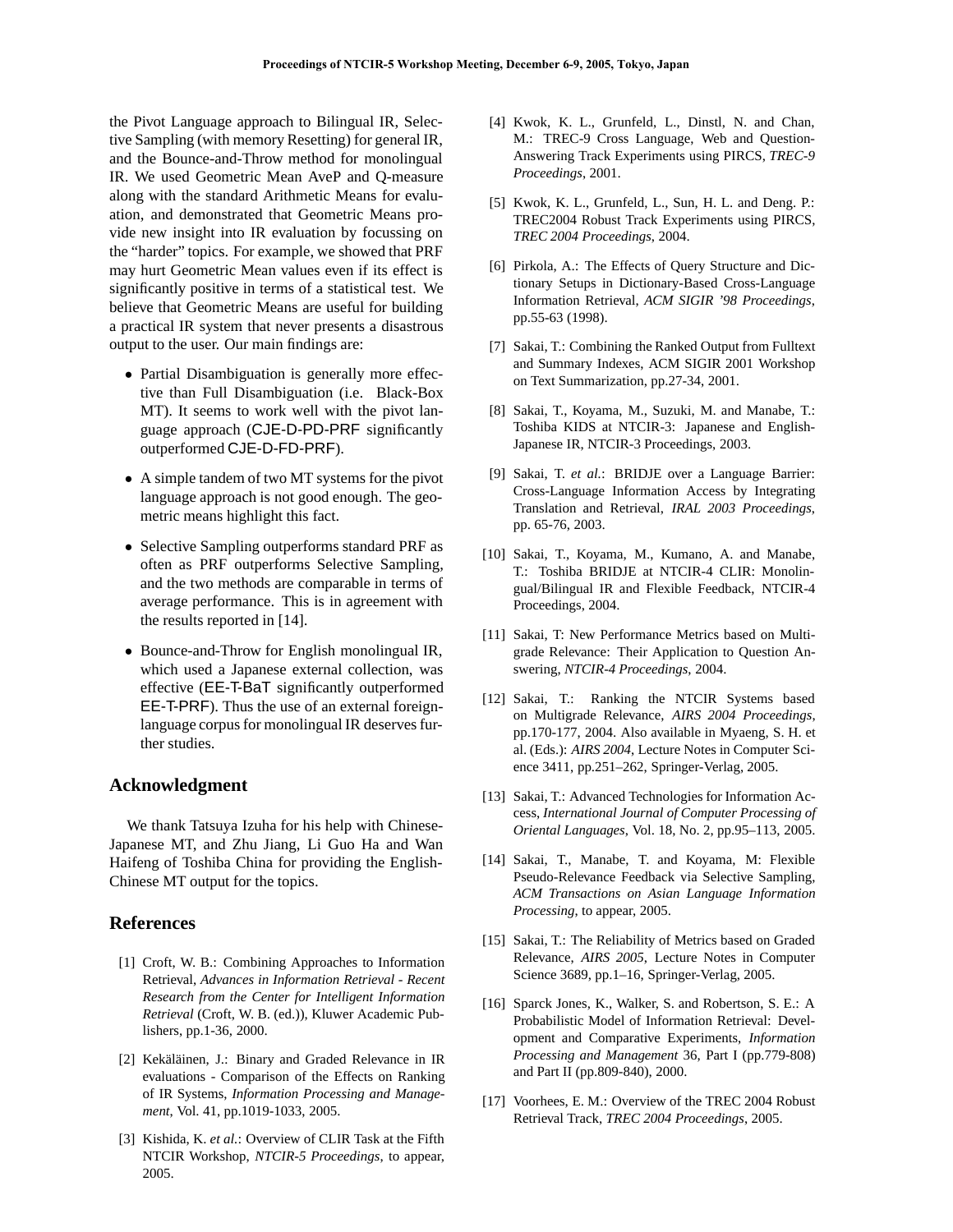**Table 1. Official and unofficial NTCIR-5 Japanese document runs (47 topics).**

| Name used                                                    | <b>Official Name</b> | Arithmetic Mean                           |                                           |                                                      | Geometric Mean      |                  |  |  |  |  |
|--------------------------------------------------------------|----------------------|-------------------------------------------|-------------------------------------------|------------------------------------------------------|---------------------|------------------|--|--|--|--|
| in this paper                                                | at NTCIR-5           | Rigid                                     | Relaxed                                   |                                                      | Relaxed             |                  |  |  |  |  |
|                                                              |                      | AveP                                      | AveP                                      | Q-measure                                            | AveP                | <b>O-measure</b> |  |  |  |  |
| (a) Monolingual Japanese TITLE runs                          |                      |                                           |                                           |                                                      |                     |                  |  |  |  |  |
| <b>Official Top Performer</b>                                |                      | 0.4193                                    | 0.5028                                    |                                                      |                     | $\blacksquare$   |  |  |  |  |
| JJ-T-noPRF                                                   |                      | 0.2524                                    | 0.3375                                    | 0.3703                                               | 0.2465              | 0.2869           |  |  |  |  |
| JJ-T-PRF                                                     | TSB-J-J-T-01         | $0.3569$ <sup><math>\dagger</math></sup>  | $0.4565$ <sup><math>\uparrow</math></sup> | $0.4806$ <sup><math>\dagger</math></sup>             | 0.3485              | 0.3917           |  |  |  |  |
| JJ-T-SSR                                                     |                      | $0.3582$ $\uparrow$                       | 0.449811                                  | $0.4753$ $\uparrow$                                  | 0.3444              | 0.3884           |  |  |  |  |
| JJ-T-BaT                                                     | TSB-J-J-T-02         | $0.3609$ <sup><math>\dagger</math></sup>  | $0.4558$ <sup><math>\uparrow</math></sup> | $0.4809$ <sup><math>\uparrow</math></sup> $\uparrow$ | 0.3501              | 0.3938           |  |  |  |  |
| (b) Monolingual Japanese DESCRIPTION runs                    |                      |                                           |                                           |                                                      |                     |                  |  |  |  |  |
| <b>Official Top Performer</b>                                |                      | 0.3823                                    | 0.4707                                    | $\overline{a}$                                       | $\sim$              | $\mathbb{L}$     |  |  |  |  |
| JJ-D-noPRF                                                   |                      | 0.2742                                    | 0.3542                                    | 0.3861                                               | 0.2733              | 0.3204           |  |  |  |  |
| JJ-D-PRF                                                     | TSB-J-J-D-03         | $0.3481$ $\uparrow$ $\uparrow$            | $0.4560$ <sup><math>\uparrow</math></sup> | $0.4771$ $\uparrow$ $\uparrow$                       | 0.3545              | 0.3985           |  |  |  |  |
| JJ-D-SSR                                                     |                      | $0.3476$ <sup><math>\uparrow</math></sup> | $0.4546$ <sup><math>\uparrow</math></sup> | $0.4764$ <sup><math>\uparrow</math></sup>            | 0.3533              | 0.3977           |  |  |  |  |
| JJ-D-BaT                                                     | TSB-J-J-D-04         | $0.3526$ <sup><math>\uparrow</math></sup> | $0.4598$ <sup><math>\uparrow</math></sup> | $0.4821$ $\uparrow$ $\uparrow$                       | 0.3536              | 0.3997           |  |  |  |  |
| (c) English-Japanese TITLE runs (including pivot runs)       |                      |                                           |                                           |                                                      |                     |                  |  |  |  |  |
| <b>Official Top Performer</b>                                |                      | $0.2916$ (TSB)                            | $0.3967$ (TSB)                            | $\omega$                                             | $\mathbb{L}$        | $\mathbf{r}$     |  |  |  |  |
| EJ-T-FD-noPRF                                                |                      | 0.1917                                    | 0.2630                                    | 0.2924                                               | 0.1128              | 0.1456           |  |  |  |  |
| EJ-T-FD-PRF                                                  | TSB-E-J-T-01         | $0.2714$ $\uparrow$                       | $0.3720$ $\uparrow$                       | $0.3956$ <sup><math>\uparrow</math></sup>            | 0.1499              | 0.1829           |  |  |  |  |
| EJ-T-PD-PRF                                                  | TSB-E-J-T-02         | $0.2916$ $\uparrow$ $\uparrow$            | $0.3967$ <sup><math>\uparrow</math></sup> | $0.4193$ <sup><math>\dagger</math></sup>             | 0.1863              | 0.2208           |  |  |  |  |
| EJ-T-FD-SSR                                                  |                      | $0.2732$ $\uparrow$ $\uparrow$            | $0.3679$ <sup><math>\dagger</math></sup>  | $0.3915$ <sup><math>\uparrow</math></sup>            | 0.1684              | 0.2065           |  |  |  |  |
| ECJ-T-FD-noPRF                                               |                      | 0.1382                                    | 0.1922                                    | 0.2192                                               | 0.0363              | 0.0474           |  |  |  |  |
| ECJ-T-FD-PRF                                                 |                      | $0.2275$ <sup><math>\uparrow</math></sup> | $0.3028$ $\uparrow$ $\uparrow$            | 0.319911                                             | 0.0534              | 0.0677           |  |  |  |  |
| (d) English-Japanese DESCRIPTION runs (including pivot runs) |                      |                                           |                                           |                                                      |                     |                  |  |  |  |  |
| <b>Official Top Performer</b>                                |                      | $0.2981$ (TSB)                            | 0.4070(TSB)                               | $\mathbb{L}$                                         | $\overline{a}$      | $\overline{a}$   |  |  |  |  |
| EJ-D-FD-noPRF                                                |                      | 0.2116                                    | 0.2834                                    | 0.3122                                               | 0.1514              | 0.1867           |  |  |  |  |
| EJ-D-FD-PRF                                                  | TSB-E-J-D-03         | $0.2752$ $\uparrow$ $\uparrow$            | $0.3792$ $\uparrow$ $\uparrow$            | $0.4004$ $\uparrow$ $\uparrow$                       | 0.1501              | 0.1729           |  |  |  |  |
| EJ-D-PD-PRF                                                  | TSB-E-J-D-04         | $0.2981$ $\uparrow$ $\uparrow$            | $0.4070$ $\uparrow$ $\uparrow$            | $0.4272$ $\uparrow$ $\uparrow$                       | 0.1887              | 0.2197           |  |  |  |  |
| EJ-D-FD-SSR                                                  |                      | $0.2855$ <sup><math>\uparrow</math></sup> | 0.382911                                  | $0.4052$ $\uparrow$                                  | 0.1520              | 0.1757           |  |  |  |  |
| ECJ-D-FD-noPRF                                               | $\overline{a}$       | 0.1490                                    | 0.1886                                    | 0.2195                                               | 0.0519              | 0.0674           |  |  |  |  |
| ECJ-D-FD-PRF                                                 |                      | $0.2318$ $\uparrow$ $\uparrow$            | $0.3085$ $\uparrow$                       | $0.3301$ $\uparrow$                                  | 0.0623              | 0.0781           |  |  |  |  |
| (e) Chinese-Japanese TITLE runs                              |                      |                                           |                                           |                                                      |                     |                  |  |  |  |  |
| <b>Official Top Performer</b>                                |                      | $0.2684$ (TSB)                            | $0.3466$ (TSB)                            | $\blacksquare$                                       | $\mathbb{L}$        | $\overline{a}$   |  |  |  |  |
| CJ-T-FD-noPRF                                                |                      | 0.1540                                    | 0.2166                                    | 0.2484                                               | 0.0782              | 0.0977           |  |  |  |  |
| CJ-T-FD-PRF                                                  | <b>TSB-C-J-T-01</b>  | $0.2662$ $\uparrow$                       | 0.345911                                  | 0.369411                                             | 0.1281              | 0.1587           |  |  |  |  |
| CJ-T-FD-SSR                                                  | <b>TSB-C-J-T-02</b>  | $0.2684$ <sup><math>\uparrow</math></sup> | $0.3466$ <sup><math>\dagger</math></sup>  | $0.3709$ $\uparrow$                                  | 0.1363              | 0.1642           |  |  |  |  |
| (f) Chinese-Japanese DESCRIPTION runs                        |                      |                                           |                                           |                                                      |                     |                  |  |  |  |  |
| <b>Official Top Performer</b>                                |                      | 0.2471(TSB)                               | $0.3406$ (TSB)                            | $\omega$                                             | $\bar{\phantom{a}}$ | $\mathbb{L}$     |  |  |  |  |
| CJ-D-FD-noPRF                                                |                      | 0.1636                                    | 0.2175                                    | 0.2436                                               | 0.0771              | 0.0997           |  |  |  |  |
| CJ-D-FD-PRF                                                  | <b>TSB-C-J-D-03</b>  | $0.2471$                                  | $0.3405$ <sup><math>\uparrow</math></sup> | $0.3604$ $\uparrow$                                  | 0.1049              | 0.1308           |  |  |  |  |
| CJ-D-FD-SSR                                                  | TSB-C-J-D-04         | $0.2470$ <sup><math>\dagger</math></sup>  | $0.3406$ <sup><math>\dagger</math></sup>  | $0.3608$ <sup><math>\dagger</math></sup>             | 0.1117              | 0.1407           |  |  |  |  |

noPRF: no Pseudo-Relevance Feedback (i.e. initial search)

PRF: Pseudo-Relevance Feedback using the offer weight;

SSR: Selective Sampling with Memory Resetting;

BaT: Bounce-and-Throw using English corpora from 2000-2001 (Korea Times, Yomiuri and Mainichi);

FD: Full Disambiguation in search request translation;

PD: Partial Disambiguation in search request translation (for EJ-MT only).

Highest values within each subtask are indicated in bold. Wherever any of our official runs achieved the highest performance among all participants, this is indicated by "(TSB)" in the "Top Performer" row.

Using the two-sided sign test, runs that are significantly better than the corresponding noPRF run are indicated by  $\uparrow \uparrow (\alpha = 0.01)$ in the Arithmetic Mean columns.

None of our runs is significantly better than the corresponding standard PRF run.